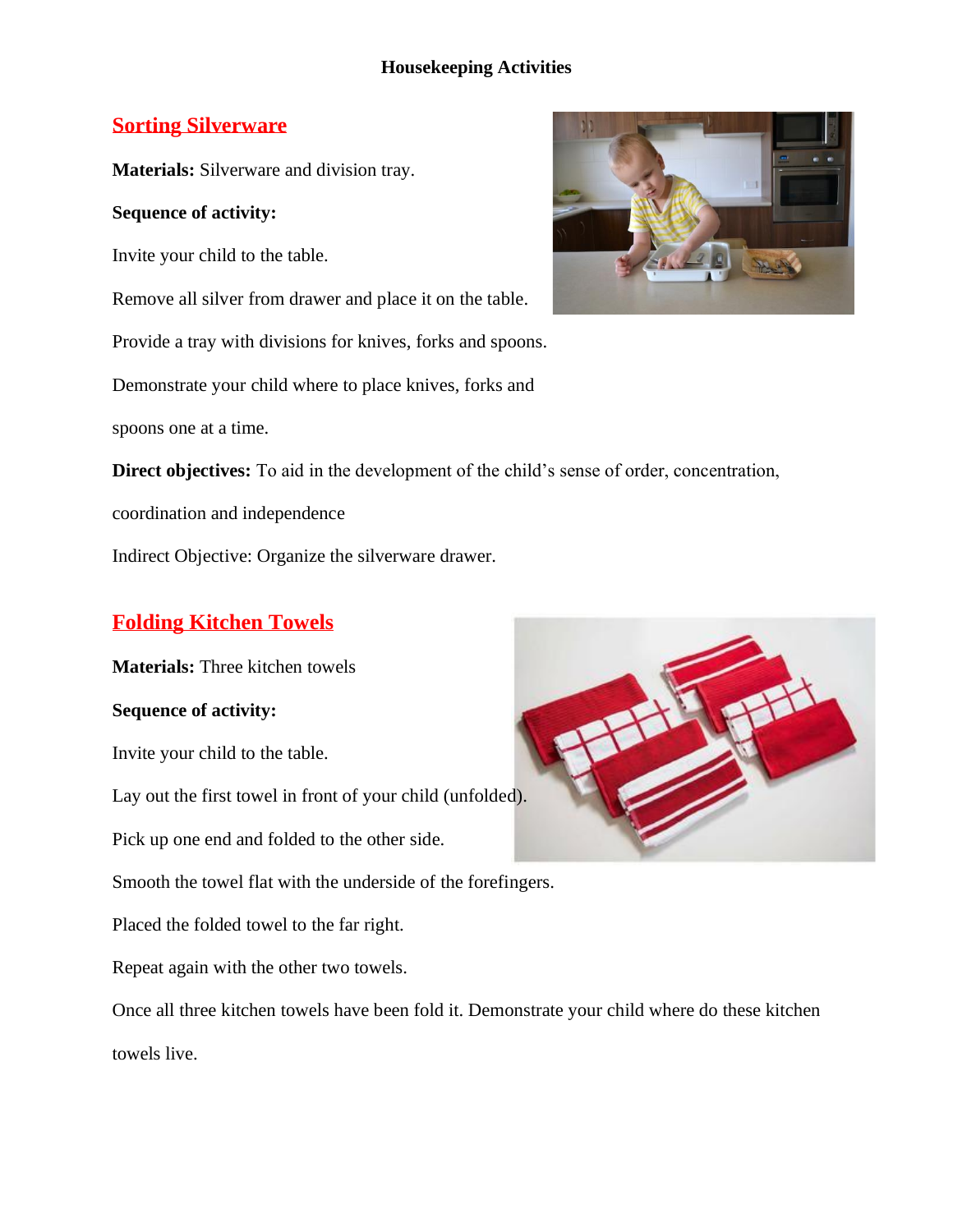**Direct Objectives:** To aid in the development of the child's sense of order, concentration,

coordination and independence.

**Indirect Objective**: To fold fabric.

### **Washing a Chair**

**Materials:** Chair, Spray bottle with soapy water, sponge, and microfiber cleaning towel.

#### S**equence of activity:**

Place all supplies on a cleaning caddy.

Invite your child to clean their special chair.

Say: "I am going to spray the top of the chair two times"

"now I am going to put the spray bottle in the caddy"

Grab the sponge and begin to wipe top to bottom.

Repeat until the whole chair has been spray and sponged.

Say: "Now, I am going to dry the chair"

Grab the towel and begin to dry from top to bottom.

Don't forget to check the floor and wipe if wet.

Return all supplies to the caddy.

**Direct aim:** To aid in the development of the child's sense of order, concentration, coordination and independence.

**Indirect aim**: The ability to wash a chair.

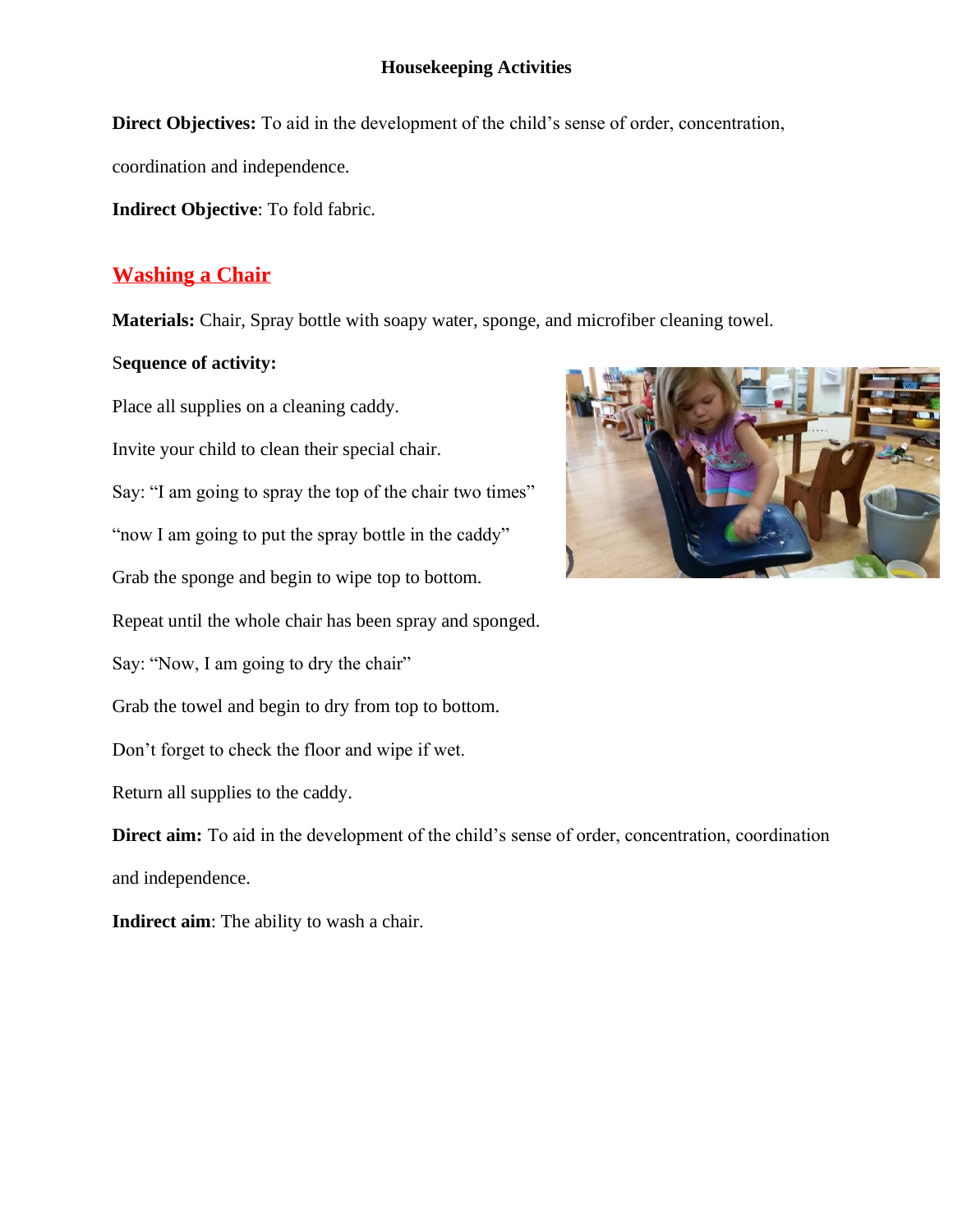## **Matching Socks**

**Materials:** Three pairs of socks

#### **Sequence of activity:**

Place all socks in a line

Take the first sock and find a match.

Put the socks on top of each other.

Repeat with the other two pairs.

Show your child to roll the pair of socks together.

Ask your child to put them in the correspondent drawer.

**Direct Objectives:** To aid in the development of the child's sense of order, concentration,

coordination and independence.

I**ndirect aim: 1.** The ability to matching socks.

- 2. The skill to rolled socks.
- 3. The ability to put it in the correspondent drawer or basket.

## **Matching Containers and Lids**

**Materials:** Five containers and five lids.

#### **Sequence of activity:**

Demonstrate your child how to carry the containers and lids to the table. Layout the containers from left to right. Allow your child to look at the top dimensions of containers.



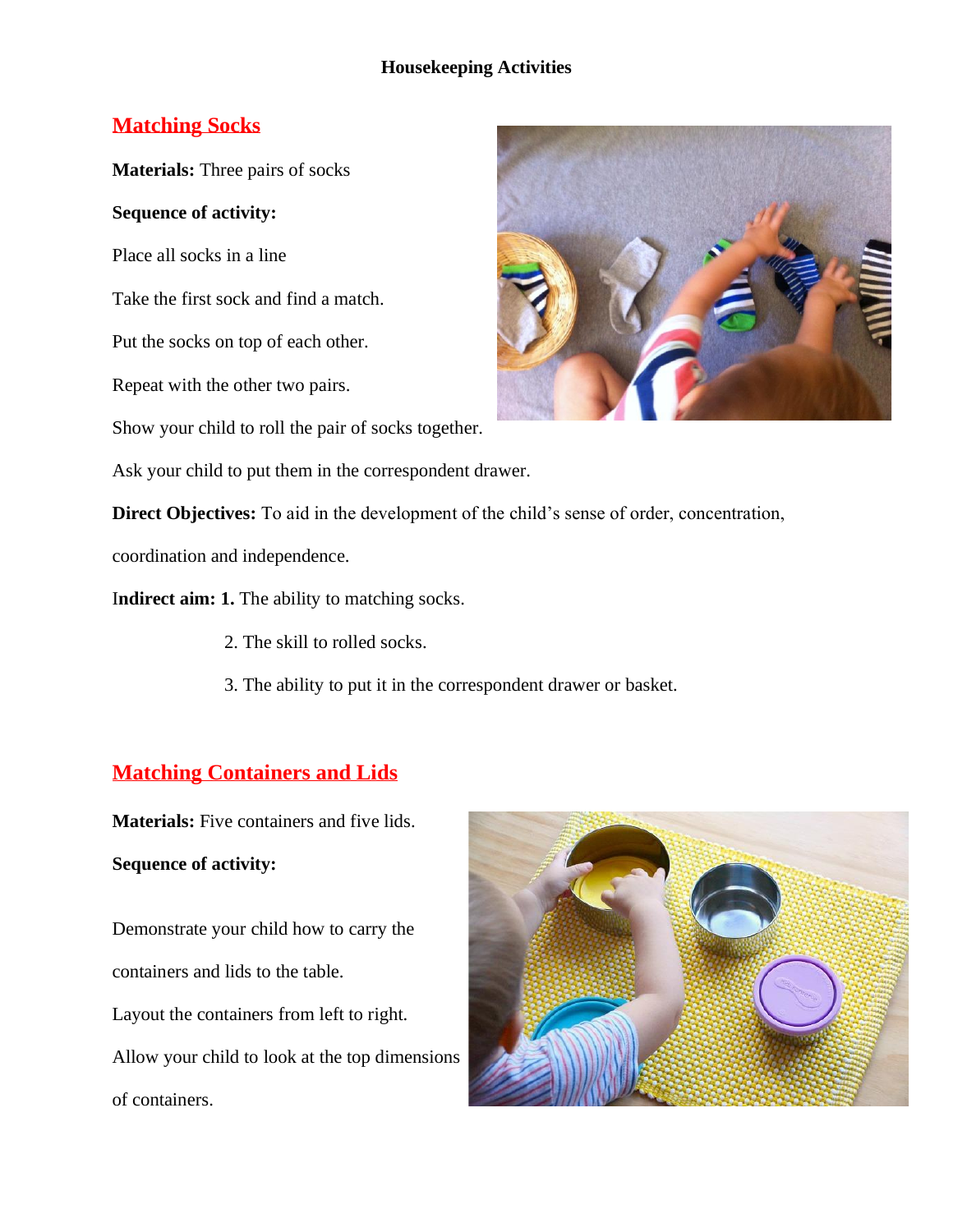Take one lid and try to match it to each container (left to right), Until the child finds a match.

Repeat this step until all containers have a lid on.

**Direct Objective:** To aid in the development of the child's sense of order, concentration,

coordination and independence.

I**ndirect aim:** The ability to match containers and lids.

## **Washing cars or small objects**

**Materials:** a large bin, old toothbrush, dish soap and hand towel.

#### **Sequence of activity:**

Ask your child to help you fill the container with warm water.

Add one drop of dish soap to the toothbrush.

Begin to scrub the object lightly.

Ask your child to do the same with the rest of the objects.

When done ask your child to help you empty the water in the sink

and fill it with clean water.

Allow your child to mix the small objects around to get all the bubbles of.

Dry one of the small objects with towel, then let your child do the rest.

**Direct Objective:** To aid in the development of the child's sense of order, concentration, coordination and independence.

I**ndirect aim:** To develop the ability to wash and dry small objects.

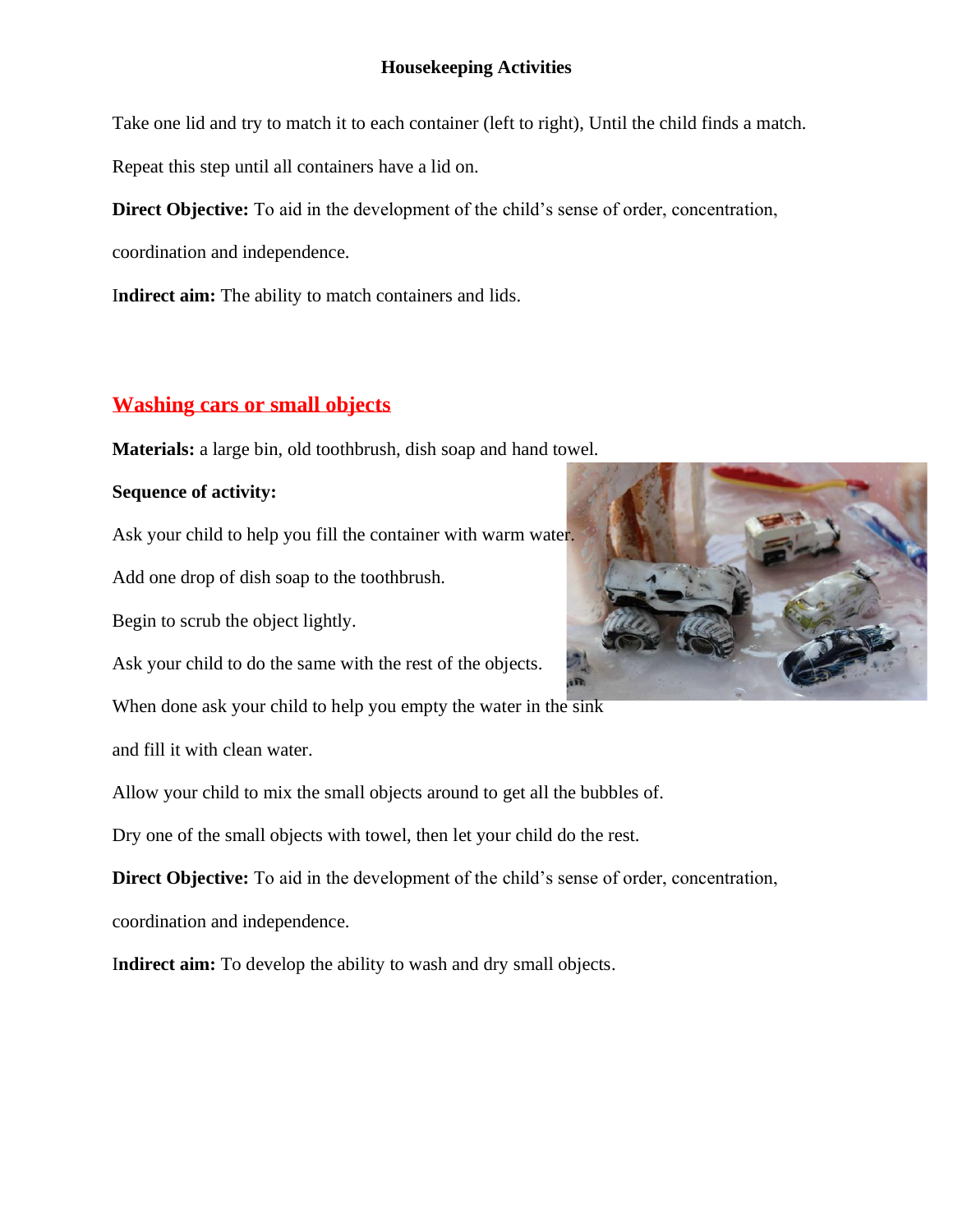# **Coin Sorting**

**Materials:** Sixteen to twenty coins of all denominations, four small bowls, a tray.

### **Sequence of activity:**

Ask your child to sit next to you.

Place the tray with all materials in front of you.

Look at the bowl of coins and take one out.

Place it in one of the bowls.

Take a different denomination coin out and place it in a different bowl.

Repeat until you have place two coins of each denomination into the separate bowls.

Let your child continue to sort the remaining coins.

When they are done have them place all the coins back into one bowl.

**Direct objective:** Visual discrimination.

I**ndirect aim:** To develop the ability to sort by dimensions.

# **Mason Jar Bank**

#### **Materials:**

A medium size mason jar with a lid (cut lid on top to make space for the coins to go in) and

approximately twenty coins.

#### **Sequence of activity:**

Ask your child to sit next to you. Choose a coin and place through the top perforation of the mason jar.

Do this a few times, then have your child



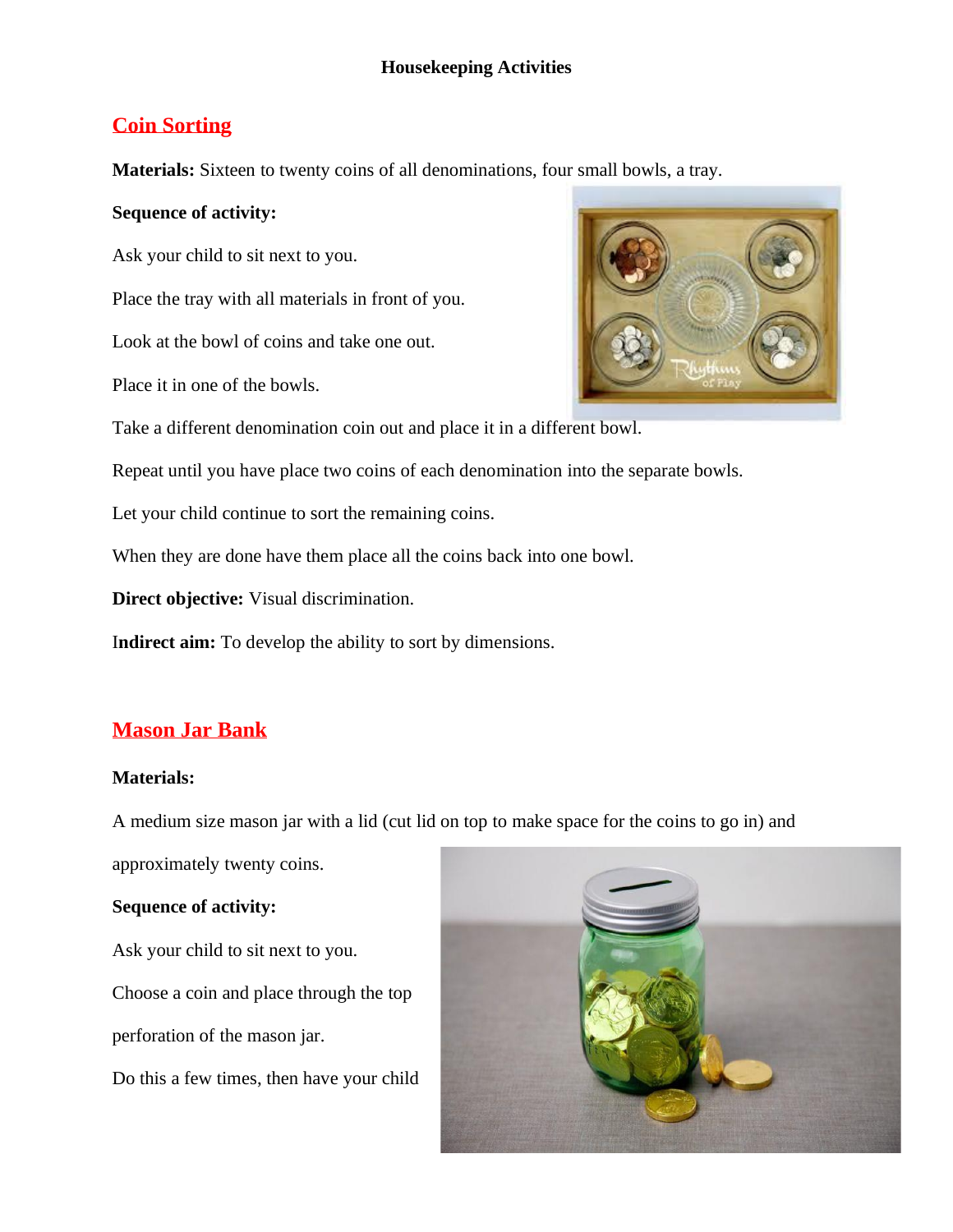do it. When all the coins are inside, show your child how to open the jar. Pour all the coins into the bowl.

**Direct Objective:** To aid in the development of the child's sense of order, concentration,

coordination and independence.

I**ndirect aim:** Refine fine motor skills and eye- hand coordination.

# **Stacking Food Cans**

**Materials:** 10 cans of food

### **Sequence of activity:**

Invite your child to come the kitchen

Layout each can one at a time.

Start with the widest can at the bottom.

Find the can that is slightly narrower and stack on

top of the widest can.

Repeat until all cans are stacked.

Return the cans to the shelf.

#### **Indirect Objective:**

Preparation for mathematics by grading and using seriation.

# **Scrubbing the Cabinets**

**Materials:**

Spray bottle filled with water, a sponge or brush or rag, a rag for drying, a caddy.

#### **Sequence of activity:**

Invite your child to a lower kitchen cabinet.

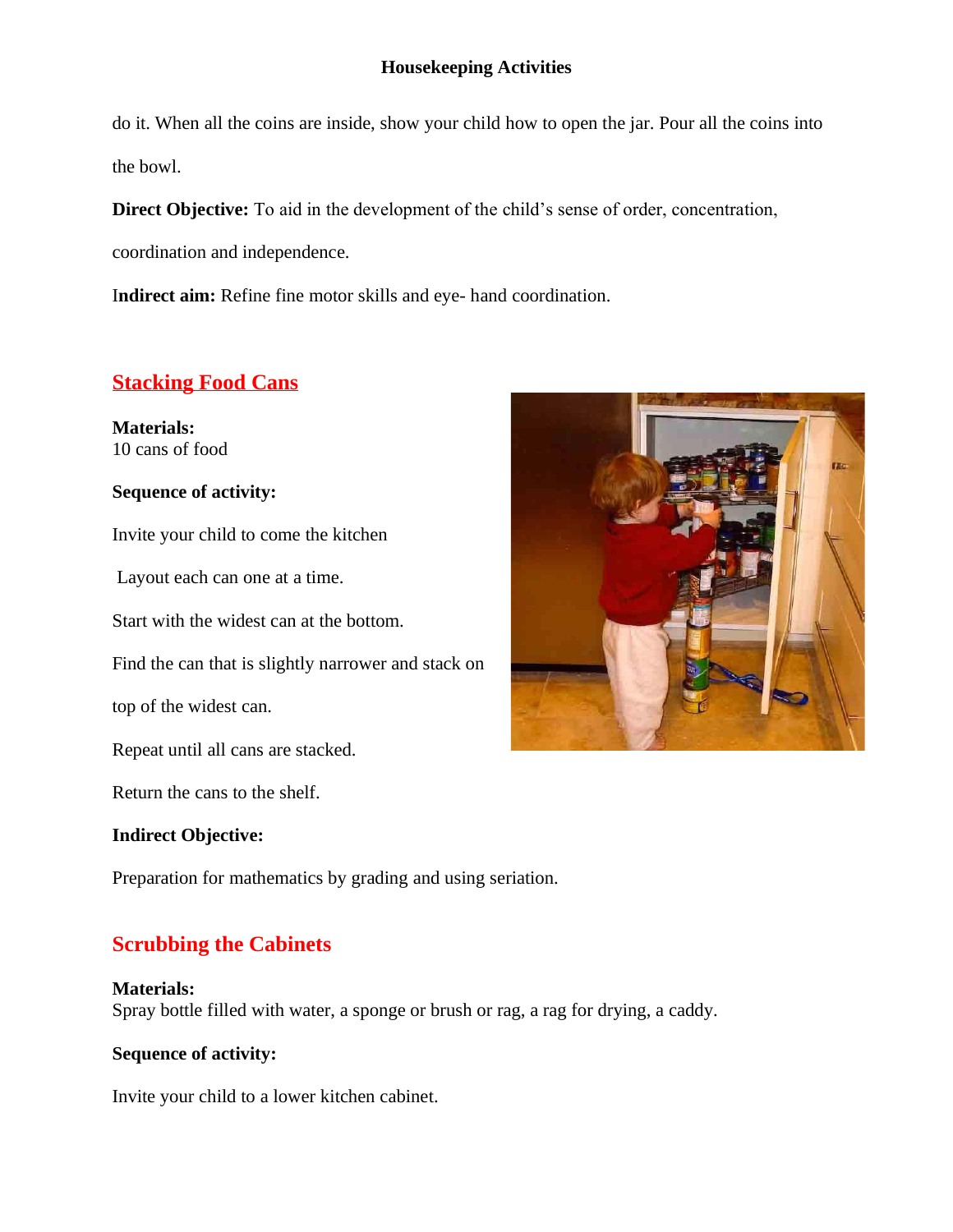Demonstrate your child how to press the water bottle.

Spray the cabinet two times

Scrub the sprayed area.

Wipe dry with towel. Repeat until done. Set the sponge or rag to dry.

Return items to the proper place.



**Direct aim:** Practice pincer grasp fine motor skills with practical life work.

**Indirect Objective:** Introduction to writing skills.

# **Mopping**

#### **Materials:**

Any available mop, soap, water, a bucket. If a Swifter is available you can detach the middle

pipe to make the mop child size.

#### **Sequence of activity:**

Invite your child to mop.

Fill the bucket with water.

Add soap.

Dip the mop into the bucket and ring out excess water.

Mop where needed.

Rinse the mop.